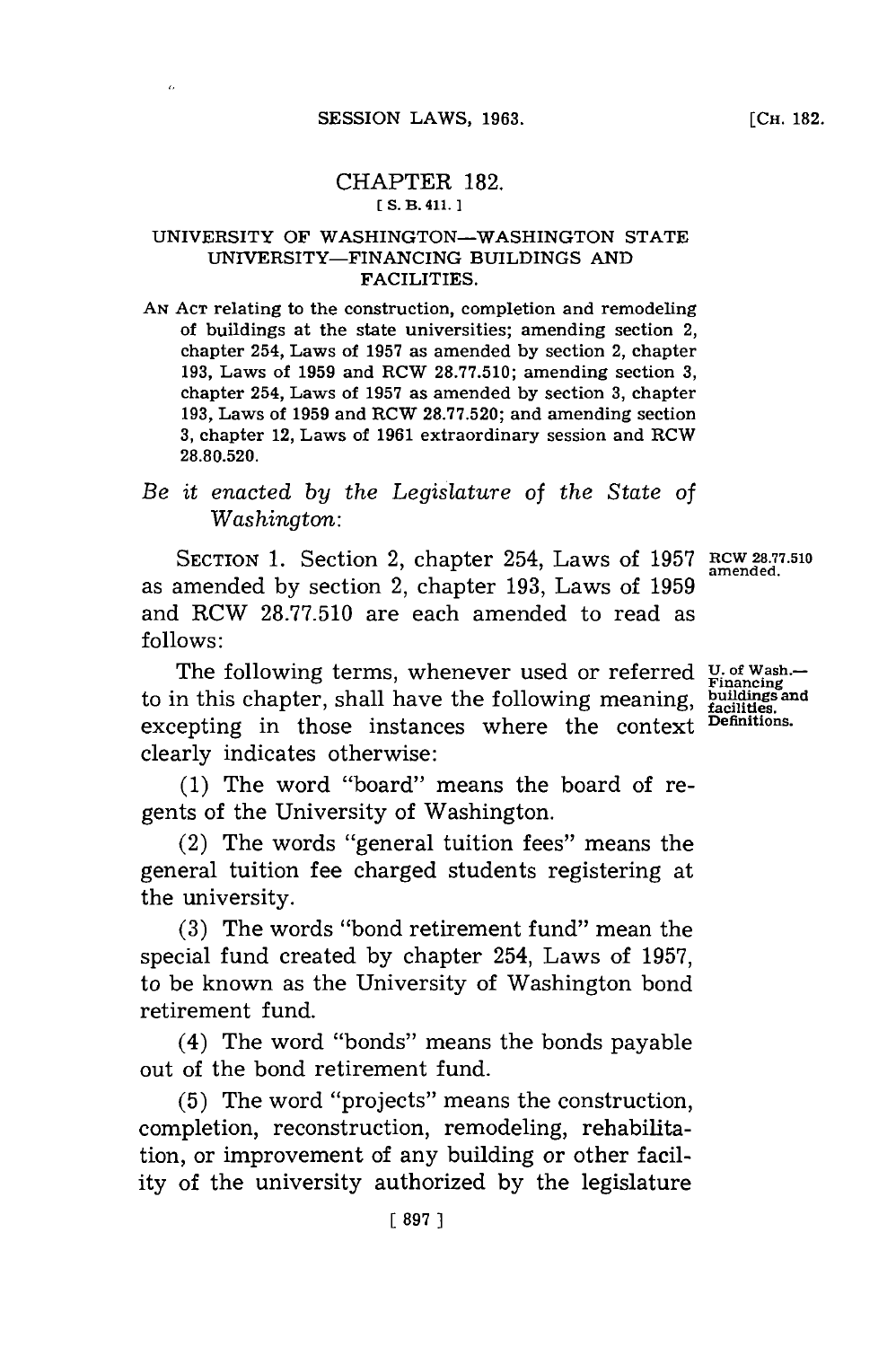**SESSION LAWS, 1963.** 

at any time and to be financed **by** the issuance and sale of bonds.

## **Note: See also section 2, chapter 224, Laws of 1963.**

RCW **28.77.520 SEC.** 2. Section **3,** chapter 254, Laws of **1957** as amended by section 3, chapter 193, Laws of 1959 and RCW **28.77.520** are each amended to read as **f ollows:**

> In addition to the powers conferred under existing law, the board is authorized and shall have the power:

> **(1)** To contract **for** the construction, completion, reconstruction, remodeling, rehabilitation and improvement of such buildings or other facilities of the university as are and which may hereafter be authorized **by** the legislature.

> (2) To finance the same **by** the issuance of bonds secured **by** the pledge of any or all of the revenues and receipts of the bond retirement fund.

> **(3)** Without limitation of the foregoing, to accept grants from the United States government, or any federal or state agency or instrumentality, or any public or private corporation, association, or person to aid in defraying the costs of any such projects.

RCW **28.80.520 SEC. 3.** Section **3,** chapter 12, Laws of **1961** extraor**amended.** dinary session and RCW **28.80.520** are each amended to read as **follows**:

**w.S.u.-** In addition to the powers conferred under existbuildings and **ing law, the board is authorized and shall have the** facilities. Con-<br>tacts, issuance<br>of evidences of power:

indebtedness, *of equidence of* (1) To contract for the construction, completion, **grants. reconstruction**, remodeling, rehabilitation and improvement of such buildings or other facilities of the university as are or may be authorized **by** the legislature.

> (2) To finance the same **by** the issuance of bonds secured **by** the pledge of any or all of the revenues and receipts of the bond retirement fund.

**U. of Wash.- Financing buildings and facilities. Contracts, Issuance of evidences of indebtedness, acceptance of grants.**

Financing<br>buildings and<br>facilities. Con-